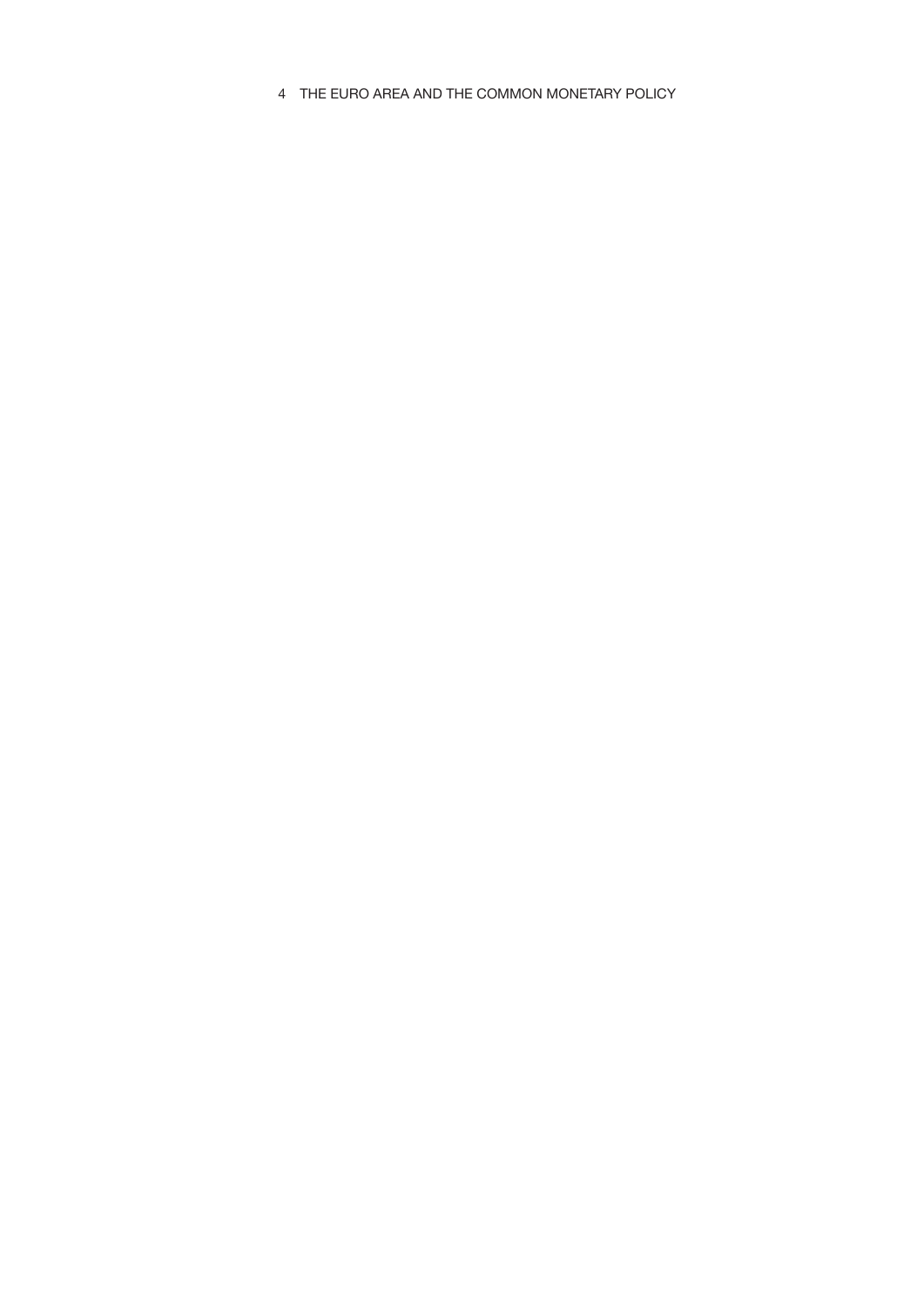## 1 Sovereign debt crisis in the euro area

The sovereign debt crisis prompted a reform of the institutional framework and an overhaul of the priorities of economic policy

The crisis stemmed from major imbalances in some Member States

... but also evidenced deficiencies in the design and functioning of policy coordination and crisis prevention and resolution mechanisms in the EU and the euro area

Sovereign spreads widened to differing extents

The economic recovery proceeded throughout last year and 2011 to date, driven by the strength of the world economy, the expansionary economic policy stance and the fiscal policy stimulus in the first half of the year (see Chart 4.1). Nevertheless, in 2010 the euro area faced a severe sovereign debt crisis which affected various member countries and posed a serious threat to the stability of the area. The gravity of the situation called for substantial reform of the institutional framework underpinning the euro area, directed particularly at the mechanisms of economic policy coordination and supervision. The role of structural policies was also strengthened so as to achieve greater efficiency in the use of factors of production and return to a path of sustained economic growth, which is vital in those economies that have to reabsorb imbalances accumulated in the past.

The doubts about the sustainability of public finances in various euro area member countries, which are at the origin of the sovereign debt crisis, stemmed from a combination of diverse factors. General government finances deteriorated notably as a result of the activation of automatic stabilisers during the crisis, the roll-out of discretionary stimulus measures and, in some countries, the loss of the extraordinary revenue associated with the real estate boom and the use of public funds to stabilise the banking sector. Moreover, in some cases the starting level of public debt was already high at the outset of the crisis, a situation which was aggravated by the high contingent liabilities arising from the foreseeable impact of progressive population aging on the public pension system and by the uncertainty surrounding the return of the funds invested in bank restructuring processes. However, leaving aside these purely fiscal developments, the growth outlook for some euro area economies was inauspicious due to the accumulation of macroeconomic imbalances over the past decade, which has given rise to high levels of private indebtedness, substantial loss of competitiveness and elements of fragility in banking systems.

The crisis also highlighted fundamental fragilities in the instruments of coordination and macroeconomic supervision of the euro area, which proved to be insufficient to instil the necessary degree of discipline and give due attention to the macro-financial imbalances developing in some economies and requiring corrective economic policy action. It also became apparent that the euro area authorities did not have formal mechanisms for coordinated crisis management and resolution, which meant that the required financial assistance had to be hastily designed and implemented. Both of these shortcomings take on greater importance in a situation in which, as the current crisis has shown, shocks are propagated between euro area countries substantially more rapidly and intensely: the drastic repricing of one country's sovereign risk was rapidly transformed into a heightened perception of bank vulnerability, a change in the assessment of the economic situation in other countries and a widespread crisis of confidence in the euro area.

The credit rating of public debt was downgraded in all of the most strongly affected countries and sovereign spreads rose suddenly, albeit to differing extents depending on the fiscal and economic situation and outlook of the countries involved (see Chart 4.2). Greek public debt was downgraded to speculative status and its spread over the German bund exceeded 1,200 basis points (bp) despite the financial assistance received in May. The rates in Ireland and Portugal climbed to 700 bp and 600 bp, respectively, above the German bund. The deterioration in sovereign risk premia in Spain, Italy and Belgium was more limited, but significant at times, particularly in Spain.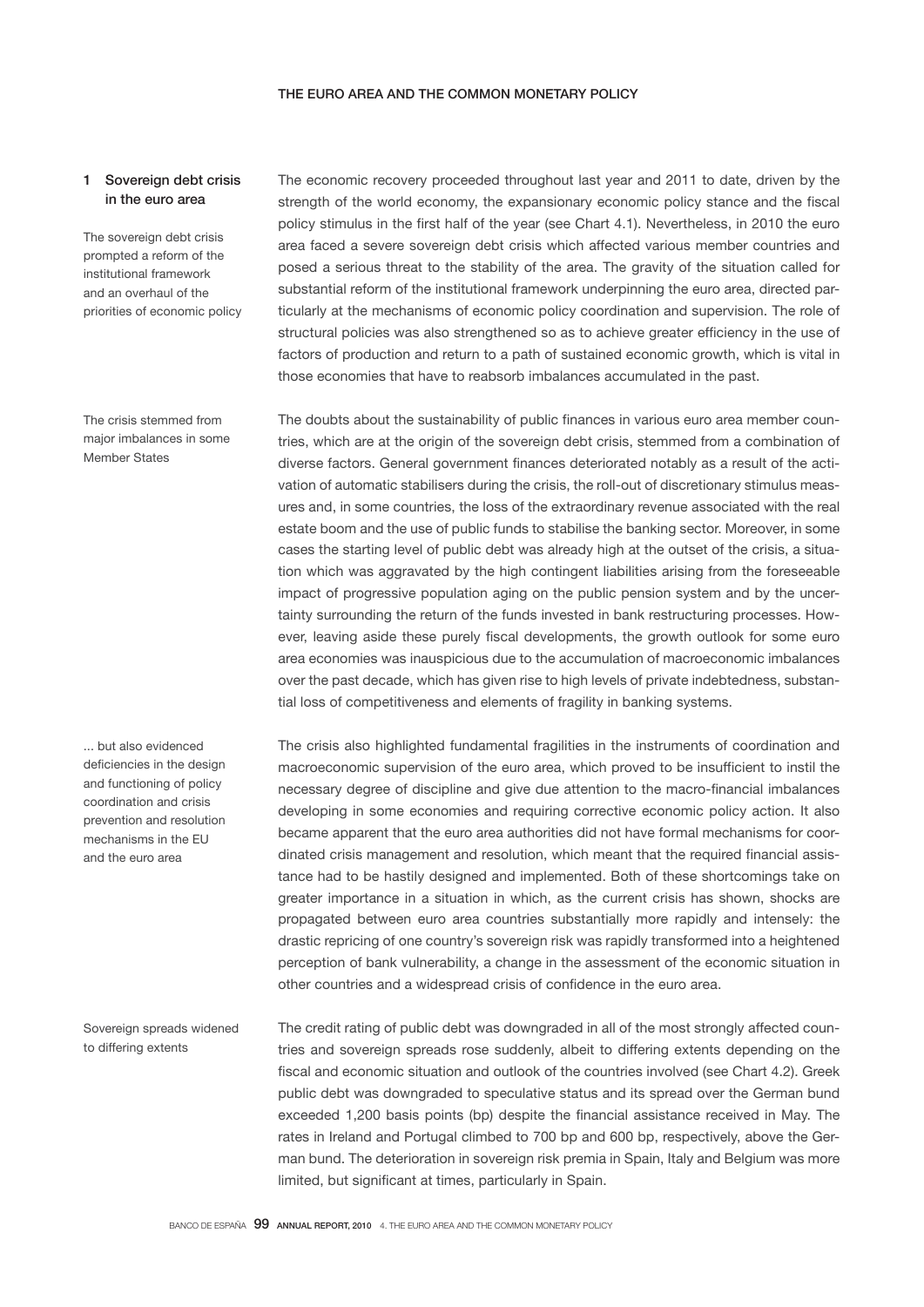### EURO AREA: GROWTH, LABOUR MARKET AND PRICES CHART 4.1

ANNUAL PERCENTAGE CHANGE IN GDP AND CONTRIBUTIONS OF GDP **COMPONENTS** 



GDP GROWTH AND CONTRIBUTION OF DOMESTIC DEMAND IN 2010



REAL WAGES AND PRODUCTIVITY Annual percentage change



SOURCE: Eurostat.

a Difference between the change in compensation per employee and the GDP deflator.

... and tension was appreciable in other financial markets

The tension also affected other financial variables, in some cases very unevenly across sectors and countries. The euro exchange rate depreciated by more than 10% in nominal effective terms from October 2009 to end-2010, against a background of high volatility. The EUROSTOXX 50 index fell by 6% in the year and, save the German DAX which rose by more than 16%, the main European stock exchanges fell sharply, particularly in the financial sector and in the countries hit hardest by the crisis (see Chart 4.3). Moreover, the fall in government bond prices exposed the euro area banking sector to losses in their available-for-sale asset portfolios, while the perceived greater fragility of the public sector weakened the explicit or implicit guarantee that it can provide to the financial system. The institutions of the most affected countries faced more limited access to the wholesale funding markets and encountered serious liquidity problems, having to resort to Eurosystem funds and, in extreme cases, to emergency liquidity assistance from their respective national central banks. By contrast, non-financial corporations and, above all, households were comparatively less affected by these tensions, since they scarcely passed through to the availability and cost of bank loans, although countries did vary somewhat in this respect. Against a background of notable weakness in demand, lending followed a similar cyclical pattern to that observed historically.

CONSUMER AND PRODUCER PRICES

The institutional response of the euro area initially calmed the tensions...

After serious deficiencies were found in the statistical information on its public accounts and various months of hesitation and reluctance, Greece finally requested financial assistance in May. This support amounted to €100 billion, provided under a programme of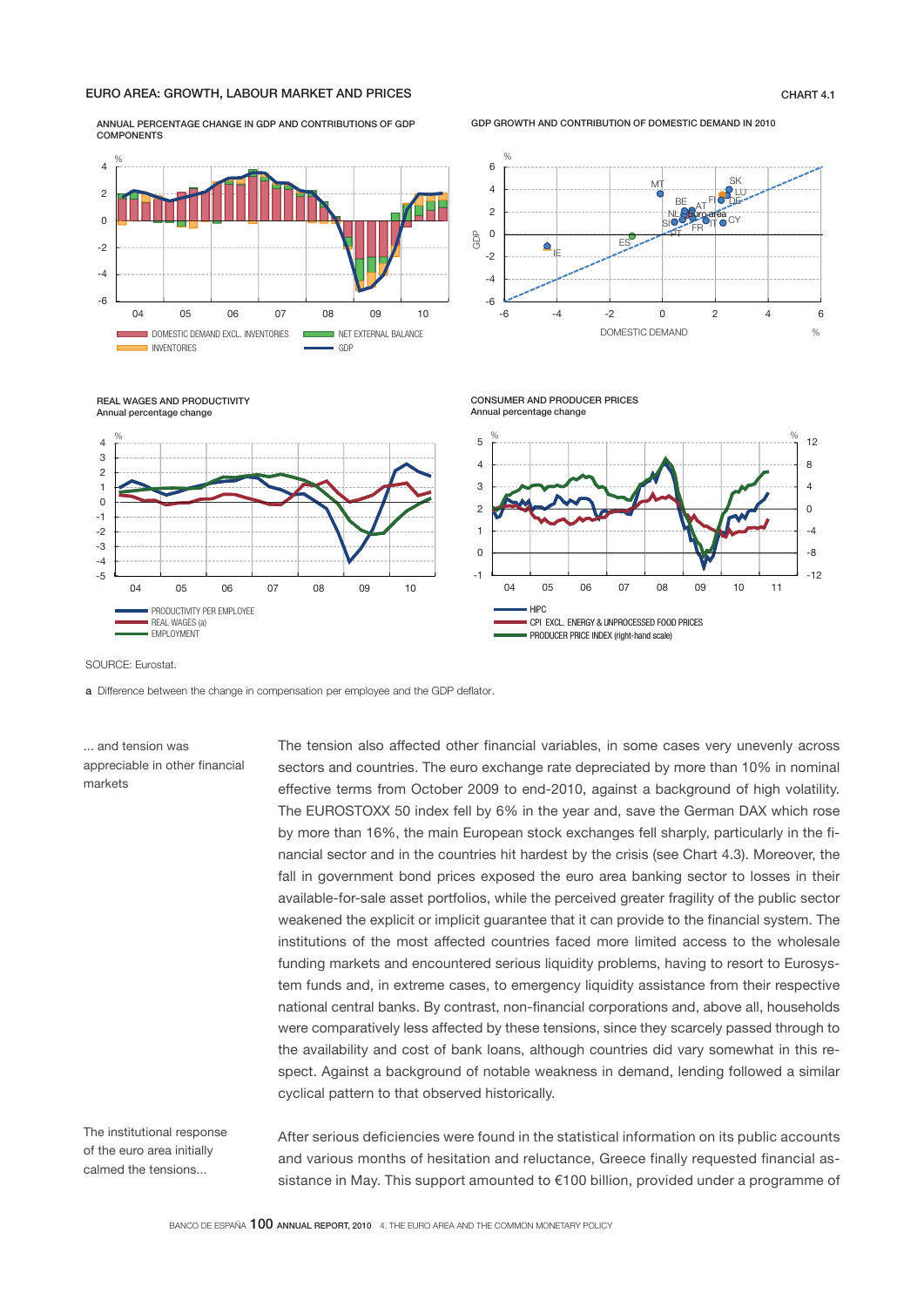### EURO AREA: SOVEREIGN SPREADS OVER GERMANY **CHART 4.2**

### TEN-YEAR BONDS



SOURCE: Eurostat.

### FINANCIAL CONDITIONS IN THE EURO AREA **CHART 4.3**





CORPORATE BOND SPREADS



TEN-YEAR GOVERNMENT BOND YIELD Monthly average



EXCHANGE RATES FOR THE EURO



SOURCES: ECB and JP Morgan.

bilateral loans from euro area countries (€80 billion) and from the IMF, subject to strict conditionality. Further, to reduce the risk of contagion, a new financial assistance scheme was designed which, under similar conditions to those of the Greek programme, would be available until mid-2013 to any euro area member needing it. This scheme comprises: the new European Financial Stabilisation Mechanism (EFSM), a euro area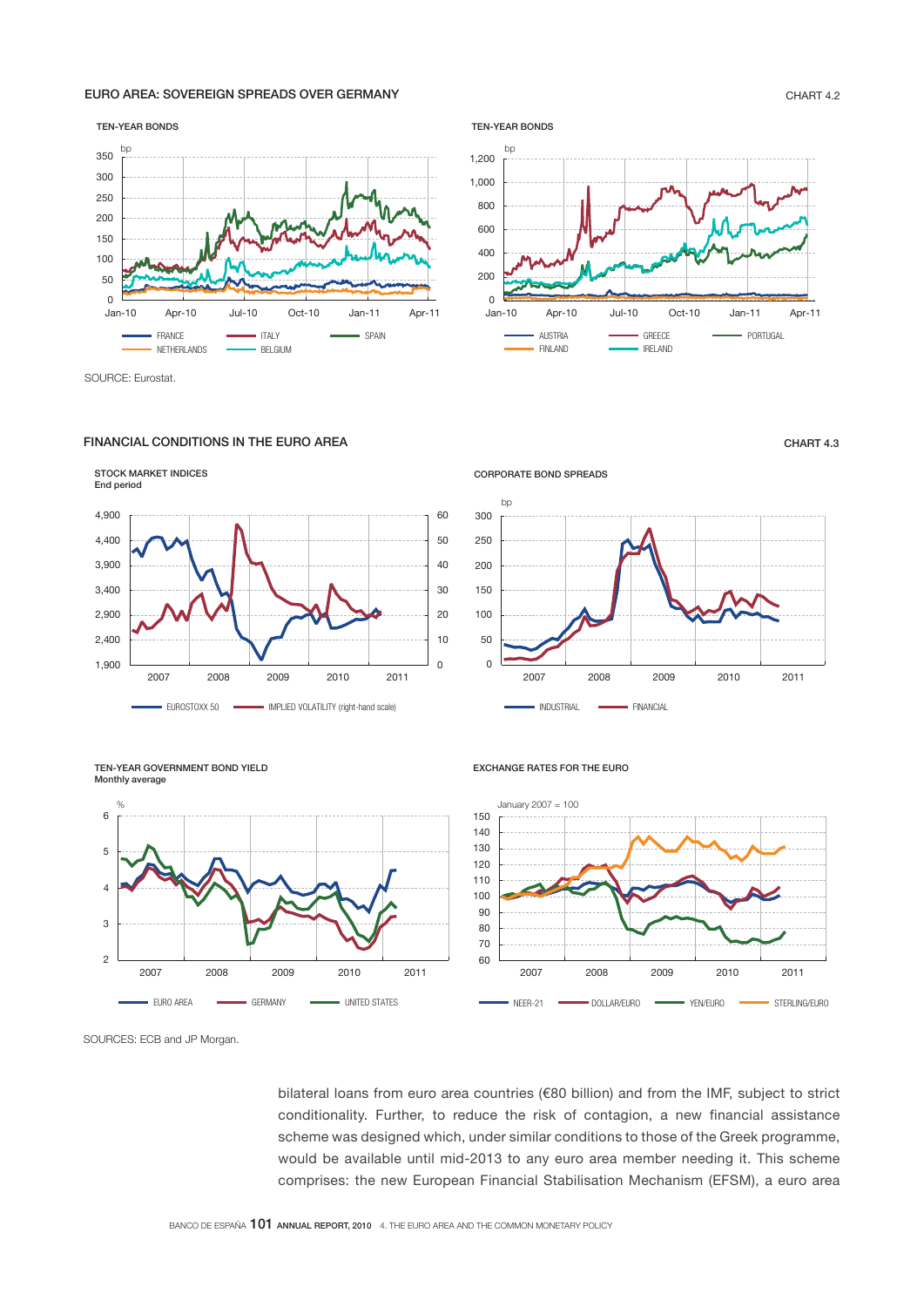instrument able to mobilise up to €60 billion; the European Financial Stability Facility (EFSF), able to grant loans with a maximum guarantee of €440 billion from euro area Member States; and IMF financing equal to up to 50% of the amount drawn from the EFSM and the EFSF. The tensions during the summer were eased by establishment of these instruments, along with the commencement of work to improve European governance, the publication of bank stress tests and the expediting and strengthening of fiscal consolidation plans with a firm commitment to introduce structural reforms in some euro area Member States.

... but the worsening of the situation of the banking sector and of the Irish public finances, and the difficulties in agreeing on an internal economic adjustment programme in Portugal (in 2011) required activation of the new support mechanisms

In March 2011 substantial changes to the institutional framework of the euro area were adopted, but the area continued to confront the biggest challenge of its history However, the situation changed when in Ireland the deterioration in the financial position of its banks sparked a fresh outbreak of tensions. The excessive size of the Irish banking sector relative to the economy as a whole, the concentration of real estate risk and its dependence on wholesale financing made this sector extremely vulnerable to the international financial crisis (from 2008), to the intense domestic recession and to the adjustment in the Irish real estate sector. These circumstances forced activation of the financial support mechanisms at the end of November, with an assistance programme valued at €85 billion, which included funds to be contributed by the Irish government itself and bilateral loans from the United Kingdom, Sweden and Denmark.

Later, in April 2011, Portugal also requested financial support from the European institutions and the IMF. The institutional paralysis in this economy following the resignation of the government, when a fresh fiscal adjustment plan was rejected in parliament, made it the focus of the tensions. Its problems achieving fiscal consolidation objectives had previously been highlighted, against a background in which the competitive imbalances accumulated in recent years and the high indebtedness of firms and households hampered the attainment of a sustained rate of growth. The support programme approved in May amounted to €78 billion, to be distributed equally between the EFSF, the EFSM and the IMF, and, like the previous programmes, it is subject to strict conditionality, with relatively ambitious structural reform measures required.

The recurrent bouts of instability during the first few months of 2011 were also fuelled by the lack of determination on the part of the governments to clarify certain details of present and future support mechanisms. In this context, in March the European Council sanctioned the legislative reforms in progress to strengthen the domestic economic policy coordination and mutual supervision mechanisms and adopted significant measures to further the design of the future European Stability Mechanism (ESM), which will begin to function in July 2013. Also, to strengthen the governments' resolve to establish policies more favourable to growth and more consistent with the financial integration environment achieved in the euro area, the heads of state and government of the euro area decided to establish the Euro Plus Pact. The new strengthened governance framework was thus practically given its final shape. In the medium term, this new framework will reduce the probability of a repetition of situations like the present one and, in the event they do occur, give the area the necessary tools to manage them effectively.

However, in the shorter term, sovereign risk spreads continue to fluctuate sharply, reflecting the complexities of the situation in Ireland, in Portugal and, fundamentally, in Greece. The difficulties that have become apparent in complying with the timetable envisaged in the programme for Greece are presenting the euro area with a challenge unprecedented in its short history; a significant effort will be required to rule out the possibility of unpredictable traumatic scenarios for the common European project.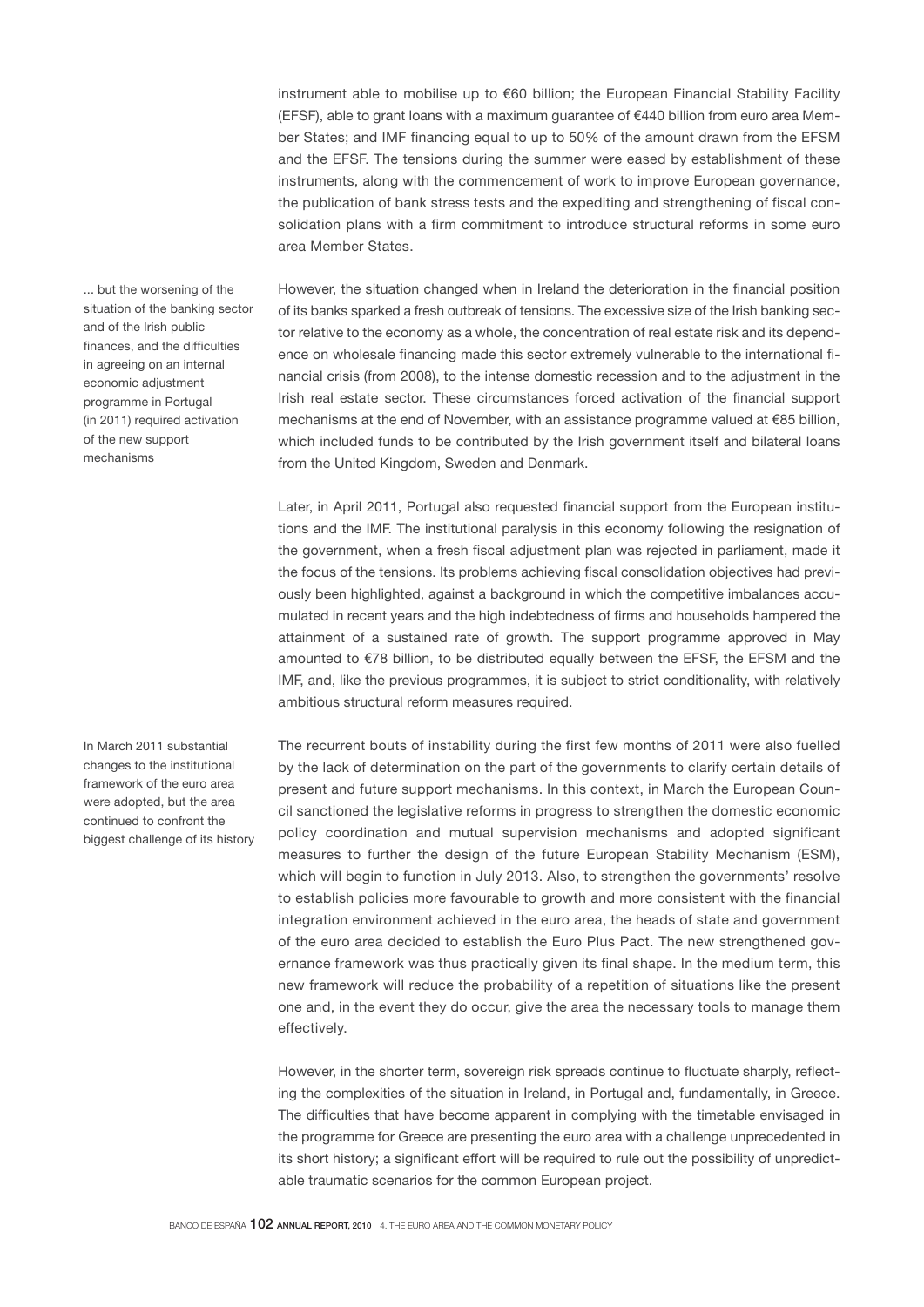### EURO AREA: MAIN MACROECONOMIC INDICATORS **TABLE 4.1**

|                                                   | 2008   |         |        | 2010   |        |        |        |  |  |
|---------------------------------------------------|--------|---------|--------|--------|--------|--------|--------|--|--|
|                                                   |        | 2009    | 2010   | Q1     | Q2     | Q3     | Q4     |  |  |
| DEMAND AND OUTPUT (quarter-on-quarter rates):     |        |         |        |        |        |        |        |  |  |
| Gross domestic product                            | 0.3    | -4.1    | 1.7    | 0.4    | 1.0    | 0.4    | 0.3    |  |  |
| Private consumption                               | 0.4    | $-1.1$  | 0.8    | 0.3    | 0.2    | 0.2    | 0.4    |  |  |
| Government consumption                            | 2.3    | 2.5     | 0.7    | $-0.1$ | 0.2    | 0.4    | 0.1    |  |  |
| Gross fixed capital formation                     | $-1.0$ | $-11.2$ | $-1.0$ | $-0.2$ | 2.1    | $-0.2$ | $-0.5$ |  |  |
| Non-residential private investment                | 0.3    | $-14.9$ | 0.7    | 0.7    | 2.5    | 0.4    | 0.8    |  |  |
| Residential investment                            | $-5.3$ | $-10.7$ | $-3.6$ | $-0.6$ | 0.7    | $-0.3$ | $-0.2$ |  |  |
| Public investment                                 | 1.6    | 5.1     | $-3.4$ | $-3.8$ | $-0.1$ | $-0.4$ | $-1.5$ |  |  |
| Exports                                           | 0.7    | $-13.1$ | 10.9   | 3.0    | 4.5    | 2.1    | 1.5    |  |  |
| Imports                                           | 0.6    | $-11.7$ | 9.0    | 3.6    | 4.2    | 1.5    | 1.0    |  |  |
| Contributions to GDP growth in percentage points: |        |         |        |        |        |        |        |  |  |
| Domestic demand                                   | 0.5    | $-2.5$  | 0.4    | 0.1    | 0.5    | 0.1    | 0.1    |  |  |
| Change in stocks                                  | $-0.2$ | $-0.9$  | 0.5    | 0.4    | 0.3    | 0.0    | -0.1   |  |  |
| External demand                                   | 0.0    | $-0.7$  | 0.8    | $-0.1$ | 0.2    | 0.3    | 0.4    |  |  |
| PRICES AND COSTS (year-on-year rates):            |        |         |        |        |        |        |        |  |  |
| Consumer prices (annual average)                  | 3.3    | 0.3     | 1.6    | 1.1    | 1.6    | 1.7    | 2.0    |  |  |
| <b>GDP</b> deflator                               | 2.1    | 1.0     | 0.8    | 0.5    | 0.8    | 1.1    | 1.0    |  |  |
| Unit labour costs                                 | 3.7    | 3.8     | $-0.4$ | $-0.5$ | $-0.5$ | $-0.6$ | -0.2   |  |  |
| Compensation per employee                         | 3.2    | 1.4     | 1.7    | 1.6    | 2.1    | 1.5    | 1.6    |  |  |
| Labour productivity                               | $-0.4$ | $-2.3$  | 2.2    | 2.2    | 2.6    | 2.1    | 1.8    |  |  |
| GENERAL GOVERNMENT (% of GDP):                    |        |         |        |        |        |        |        |  |  |
| Total expenditure                                 | 46.9   | 50.8    | 50.8   |        |        |        |        |  |  |
| Current expenditure                               | 43.1   | 46.6    | 46.6   |        |        |        |        |  |  |
| Public investment                                 | 2.6    | 2.8     | 2.7    |        |        |        |        |  |  |
| Total revenue                                     | 44.9   | 44.5    | 44.4   |        |        |        |        |  |  |
| Primary deficit $(-)$ / surplus $(+)$             | 1.0    | $-3.5$  | $-3.5$ |        |        |        |        |  |  |
| Deficit $(-)$ / surplus $(+)$                     | $-2.0$ | $-6.3$  | $-6.3$ |        |        |        |        |  |  |
| Public debt                                       | 69.8   | 79.2    | 84.2   |        |        |        |        |  |  |
| <b>LABOUR MARKET:</b>                             |        |         |        |        |        |        |        |  |  |
| Total employment (quarter-on-quarter rates)       | 0.8    | $-1.8$  | $-0.4$ | 0.0    | 0.1    | 0.0    | 0.2    |  |  |
| Unemployment (% of labour force)                  | 7.7    | 9.5     | 10.1   | 10.0   | 10.1   | 10.1   | 10.0   |  |  |
| BALANCE OF PAYMENTS (% of GDP)                    |        |         |        |        |        |        |        |  |  |
| Current account                                   | $-1.4$ | $-0.3$  | $-0.4$ | $-0.8$ | $-0.8$ | $-0.3$ | 0.2    |  |  |
| DEBT RATIOS:                                      |        |         |        |        |        |        |        |  |  |
| Households (% of GDI)                             | 95.6   | 97.4    | 98.7   | 97.3   | 98.4   | 98.4   | 98.7   |  |  |
| Non-financial corporations (% of GOS)             | 494.4  | 555.5   | 538.1  | 554.3  | 549.4  | 545.8  | 538.1  |  |  |

SOURCES: ECB, European Commission and OECD.

## 2 Macroeconomic developments: consolidation of the recovery

In 2010 the recovery in the euro area firmed, underpinned by foreign trade and the change in the inventory cycle

During 2010 the recovery in economic activity that commenced in mid-2009 continued, so that GDP grew by 1.7%, following a decline of 4.1% in 2009. As seen in Table 4.1, goods and services exports grew notably, following the collapse recorded in 2009, thanks to the boost from world trade, while the increase was somewhat more contained in the case of imports, in line with their smaller decline in the recession. Accordingly, the contribution of net external demand was very positive, and the largest to have been recorded since the start of Stage Three of EMU. The contribution of the change in inventories was also large in historical terms.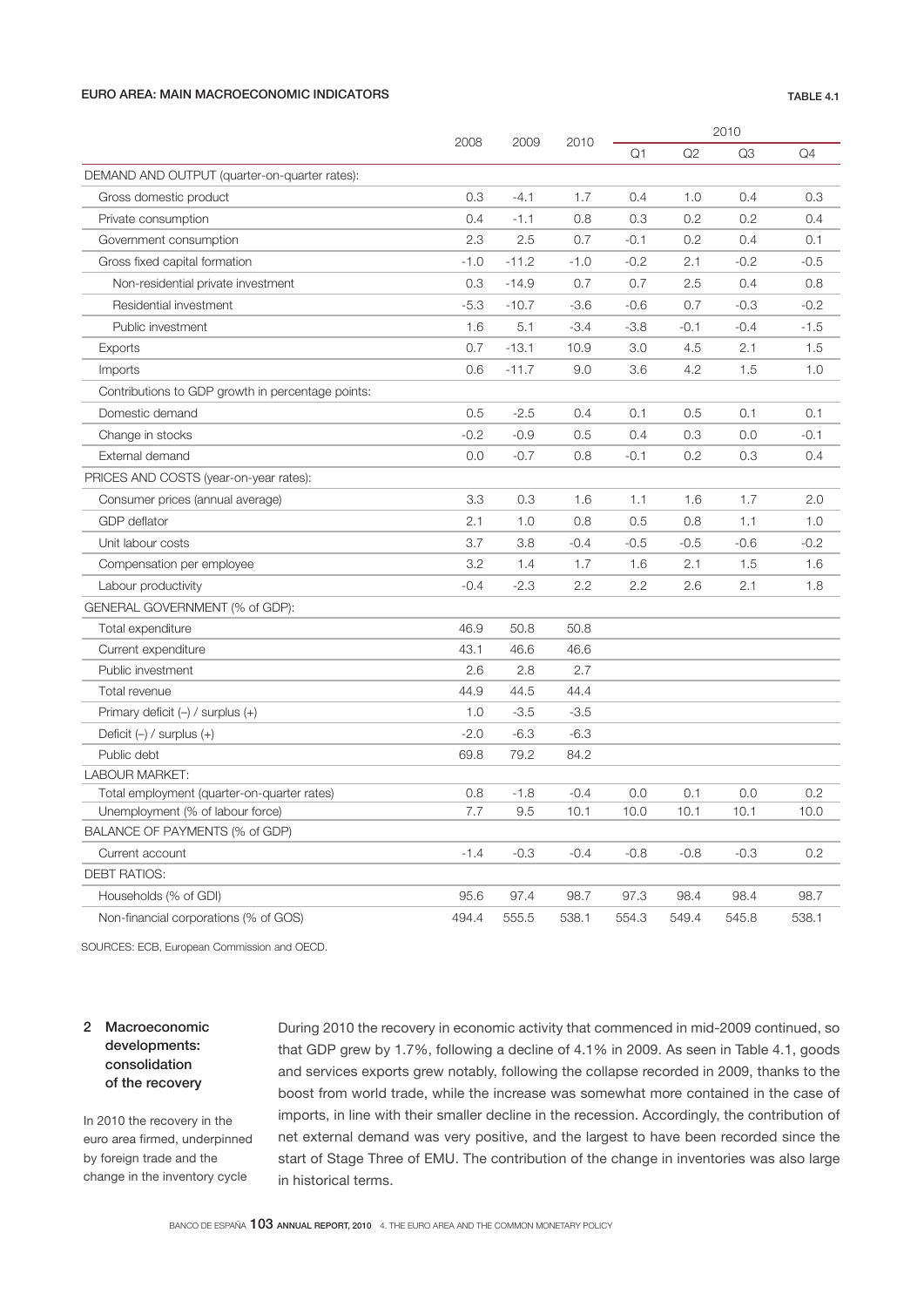### SLACKNESS OF ECONOMIC CONDITIONS CHART 4.4

CAPACITY UTILISATION AND OUTPUT GAP

#### -6 -5 -4 -3 -2 -1  $\Omega$ 1 2 3 68 70 72 74 76 78 80 82 84 86 88 03 04 05 06 07 08 09 10 11 CU **AVERAGE CU CU** OUTPUT GAP (right-hand scale) % % of potential GDP



UNEMPLOYMENT RATE AND NAIRU

SOURCES: European Commission and OECD.

Domestic demand also recovered, although less strongly. Among its components, private consumption – notable on account of its relative importance – increased, despite the reduction in disposable income, driven by the growth in financial and non-financial wealth and by the improvement in expectations regarding the economic situation. Fiscal consolidation in the euro area countries resulted in a notable slowdown in government consumption and a sharp fall in public investment. Finally, there was a pick-up in business investment, spurred by the expansion in final demand, while residential investment fell for the third year running, since the adjustment in the real-estate sector in some euro area countries has still not been completed. While growth in domestic demand was weaker

Euro area employment declined slightly in 2010 as a whole, but tended to stabilise over the year as hours worked recovered to their pre-crisis levels (see Charts 4.1 and 4.4, and Box 4.1). However, the rate of unemployment increased again, with joblessness concentrated among young people and the long-term unemployed, which involves a loss of human capital. Employment stabilised

By country, significant differences in the performance of activity were recorded, with a vigorous increase in GDP in Germany and significant falls in Greece and Ireland, as a consequence of the general collapse in the components of their domestic demand, largely associated with the low levels of confidence and the application of the highly restrictive fiscal policies needed to restore fiscal sustainability and market confidence. Increased buoyancy in the German economy was based partly on the export growth, assisted by the robust growth in the world economy, but also by the business restructuring and structural reforms undertaken over the last decade, which have resulted in competitiveness improvements. In addition, German domestic demand displayed a comparatively strong recovery, owing to the buoyancy of equipment investment, which was driven by exports, and of government consumption, given the limited need for fiscal adjustment. The divergence in the performance of activity across the euro area countries has been very marked

Inflation rose, impacted by the surge in commodity prices

Since the beginning of 2010, the developments in the harmonised index of consumer prices (HICP) have been determined by the strong rise in its energy and food components, linked to the progressive increase in commodity prices. This tendency intensified from the end of the year, as a consequence of the rise in the price of oil stemming from the bouts of political instability in certain oil producing countries, so that inflation reached 2.8% in April 2011, up from 1% in January 2010 (see Chart 4.1). The year-on-year rate of change in the prices of the most stable components of the HICP (services and non-energy industrial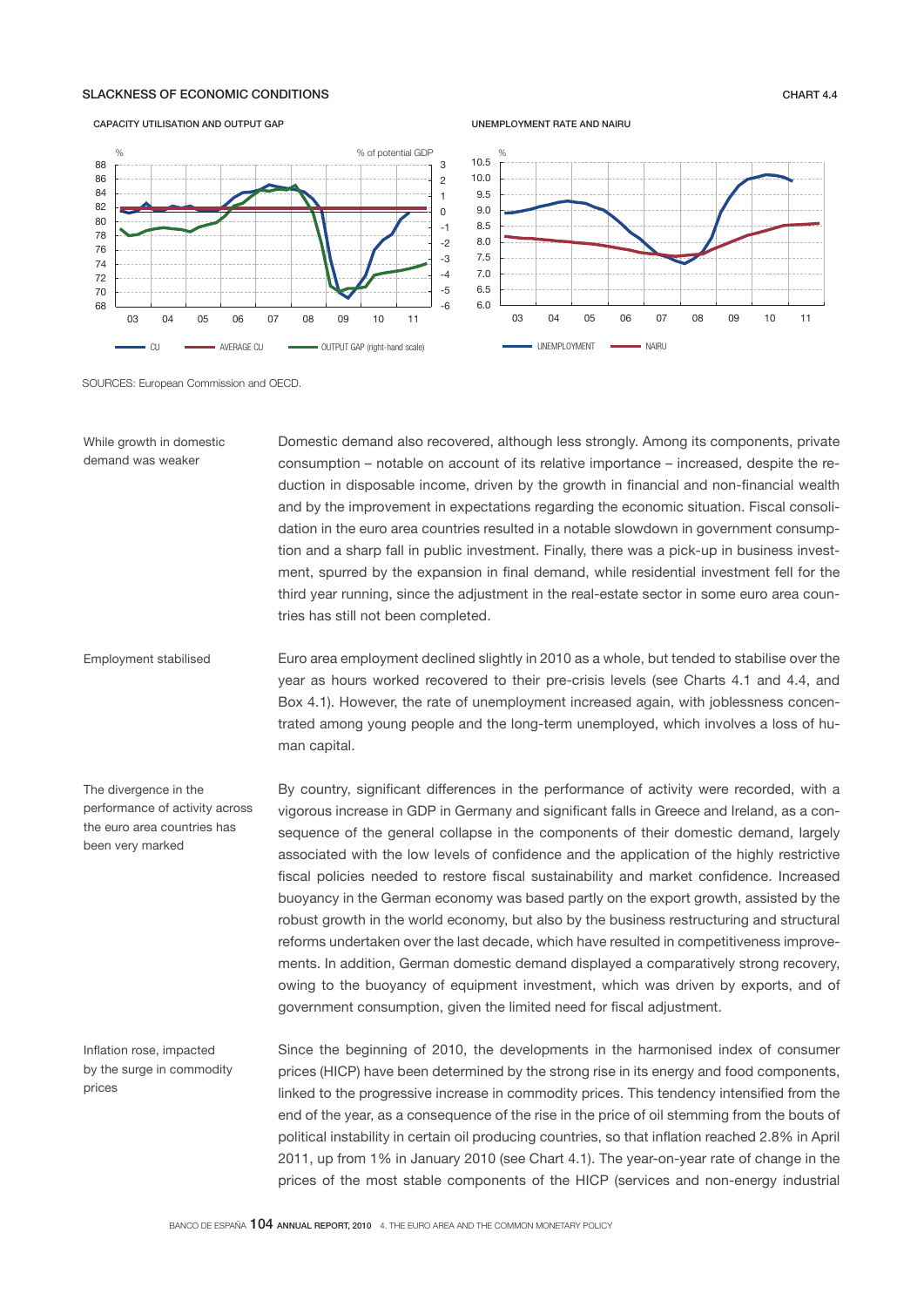During the recent economic and financial crisis, there has been less job destruction in the euro area as a whole, in relation to the fall in activity (see table below). However, this aggregate performance masks very diversified behaviour. In Austria, Belgium and Germany, despite the contraction in activity, the decline in employment has been very limited or even zero, in contrast – especially in Germany – with the crisis experienced at the beginning of the 1990s. At the opposite end of the spectrum, Spain and Ireland stand out not only because employment over-reacted to the fall in activity, with the numbers employed declining by more than 8%, but also because job destruction has lasted longer (see Panel 3).

The diversity of employment's reaction to the fall in activity seems to be in response to the combination of three factors: $^{\rm 1}$  the idiosyncratic nature of the recession in certain countries, aside from the global financial shock; the structure of national labour markets; and the different economic policy responses implemented by governments.

In Spain and Ireland the contraction in activity has been accompanied by a specific shock in the real estate sector. Thus, in Ireland, the decline in the construction sector seems to have directly explained half of the job destruction (see Panel 1), with a reduction of this sector's weight in the labour force of more than 4 pp during the crisis. In Spain 40% of the jobs destroyed were in construction,<sup>2</sup> a sector that represented 12% of total employment in the economy at the beginning of the crisis.

The labour market legislative framework in each country has also played an important role in limiting or amplifying the scale of the contraction in employment.<sup>3</sup> In line with economic literature, job destruction has been more contained in countries with greater stability in contracts (linked to higher firing costs) and with more flexible collective bargaining systems. This positive effect of the institutional framework on incentives to maintain employment has

been particularly important in those countries with higher demand for skilled labour in which, therefore, the potential costs to firms of laying off employees are higher. This has been the case of Germany and Austria, where, although the proportion of skilled workers among new generations joining the labour market is constantly increasing as a result of the inversion of the population pyramid, these workers are not sufficient to replace those leaving the labour force (see Panel 2, where skill is approximated by educational attainment level).

Finally, all the governments in the euro area have implemented new economic policy measures or have strengthened existing ones with a two-fold objective. On one hand, this was to stimulate employment demand, either through specific employment policies (short-time work programmes, cuts in social security contributions) or through fiscal stimulus programmes (reduction of direct taxes, creation of public-sector employment, aid for specific sectors, such as the automobile sector). On the other, it was to mitigate the adverse effects of unemployment (training programmes, the strengthening of job seeking agencies, the increase in unemployment assistance benefit). However, the economic situation and structural framework of each country prompted certain governments to use certain measures more intensively. For instance, countries like Germany, Belgium and Italy have strengthened their short-time work programmes, which was reflected in the contraction in the number of hours worked per employee – by up to 4% in Germany and 2% in Italy and Belgium. In countries with more specific shocks, government efforts were focused on supplementing the income of the unemployed, updating their training and fostering new activities.

Ultimately, the varied response, in terms of employment, of the various euro area countries to the recent contraction in activity has underlined the importance of an institutionally flexible labour market within a monetary union. Moving towards wage bargaining models which permit flexible adjustments to changes in the economic situation of firms; hiring models which encourage the investment in human capital; and education systems which enhance future workers' adaptability and mobility have become a key element, not only for cushioning the negative effects of a recession but also for boosting the recovery of activity. Accordingly, those countries which weathered the recession best in terms of employment (Germany, Belgium and France) are those which began to record the first signs of job creation in 2010 (see Panel 3).

<sup>1</sup> See *OECD Employment Outlook* 2010.

<sup>2</sup> In the *Boletín Económico* December 2010 the contraction of housing investment is estimated to account for 60% of the jobs destroyed during the crisis in Spain, if the spill-over effects on other sectors of the economy are considered.

<sup>3</sup> See Chapter 3 of *IMF World Economic Outlook* April 2010 and the ECB *Final Report of the Wage Dynamics Network* (December 2009).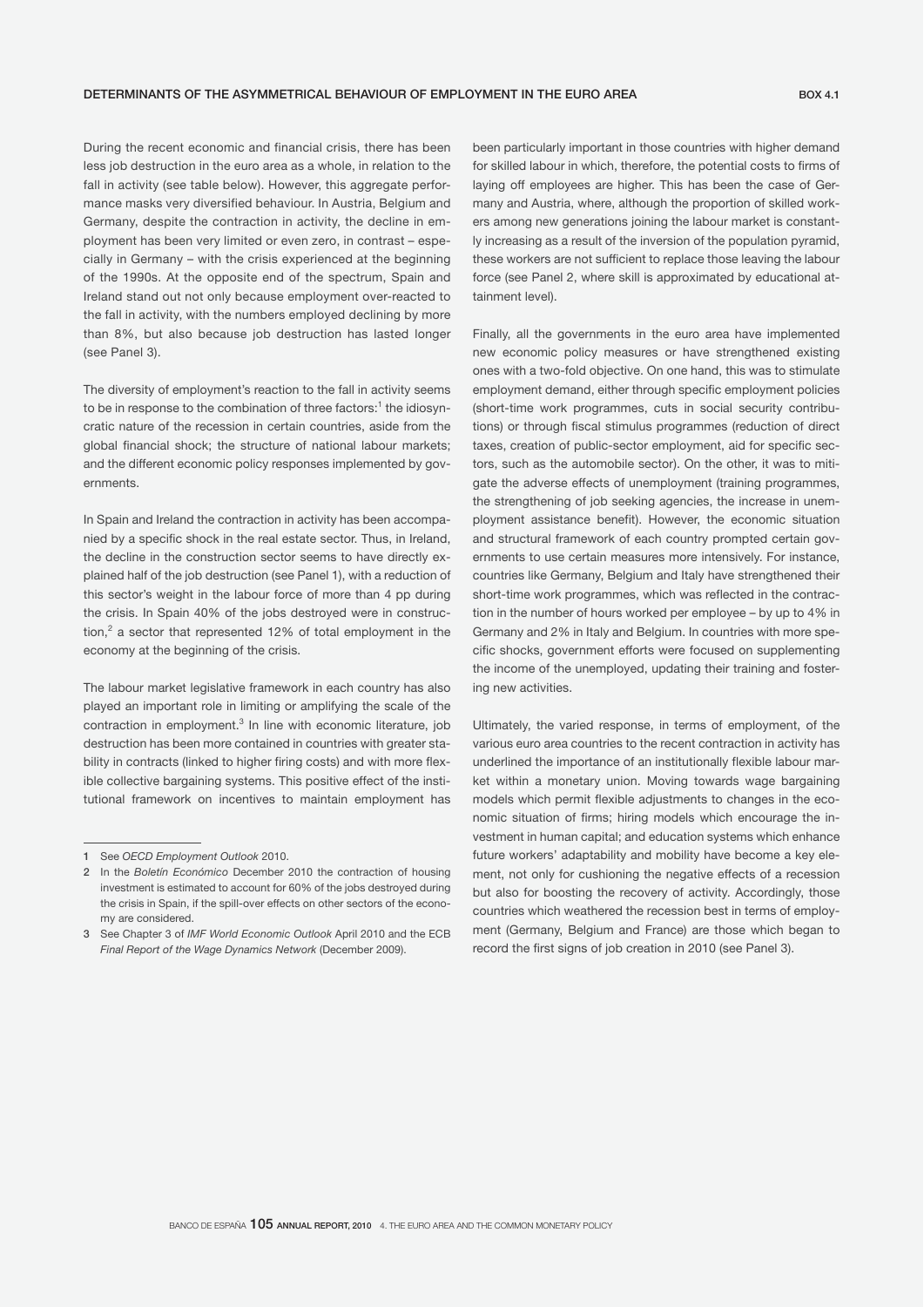### RATE OF CHANGE AND ELASTICITY OF EMPLOYMENT

|             | Rate of change in employment (%) (d) | Elasticity of employment to GDP (b) |                          |  |  |  |
|-------------|--------------------------------------|-------------------------------------|--------------------------|--|--|--|
|             | Crisis 2008 Q3 - 2010 Q1             | Crisis 1992 Q1 - 1993 Q2            | Crisis 2008 Q1 - 2009 Q2 |  |  |  |
| Ireland     | $-10.3$                              | 0.5                                 | 1.0                      |  |  |  |
| Spain       | $-8.1$                               | 1.8                                 | 1.7                      |  |  |  |
| Finland     | $-3.2$                               | 2.8                                 | 0.3                      |  |  |  |
| Portugal    | $-3.1$                               | 0.8                                 | 0.6                      |  |  |  |
| Euro area   | $-2.4$                               | 1.0                                 | 0.3                      |  |  |  |
| Netherlands | $-2.0$                               | 1.1                                 | 0.1                      |  |  |  |
| Italy       | $-2.0$                               | 1.0                                 | 0.2                      |  |  |  |
| Greece (a)  | $-1.8$                               | n.a.                                | 0.2                      |  |  |  |
| France      | $-1.4$                               | 0.5                                 | 0.1                      |  |  |  |
| Austria (a) | $-1.0$                               | n.a.                                | 0.3                      |  |  |  |
| Belgium     | $-0.5$                               | 0.5                                 | $-0.1$                   |  |  |  |
| Germany     | $-0.1$                               | 1.0                                 | 0.0                      |  |  |  |

#### 1 SECTORAL CONTRIBUTION TO JOB DESTRUCTION. 2008 Q3 - 2010 Q1 (c)



2 LABOUR FORCE WITH UNIVERSITY STUDIES IN 2010. RATIO BETWEEN THE SIZE OF AGED 25-34 COHORT AND THAT OF THE AGED 50-59 COHORT (c)



3 JOB DESTRUCTION AND CREATION IN THE EURO AREA BY COUNTRY (d)



### SOURCES: Eurostat and OECD.

- a The data for Austria and Greece are from Eurostat and are only available to 2009 Q4.
- b The contractionary stages are defined as the period between the last quarter of positive quarter-on-quarter growth of activity in the euro area as a whole and the last quarter of quarter-on-quarter decline.
- $\bm{c}$  A ratio value of less than 1 means that the labour force with university studies aged between 50 and 59 is more numerous than the corresponding group aged between 25 and 34. This is the case of Germany and Finland. At the other extreme would be Portugal where the labour force with university studies aged between 25 and 34 is three times higher than the corresponding group aged between 50 and 59.
- d The change in employment was calculated from the last quarter of positive quarter-on-quarter growth in employment in the euro area as a whole and the last quarter of quarter-on-quarter decline.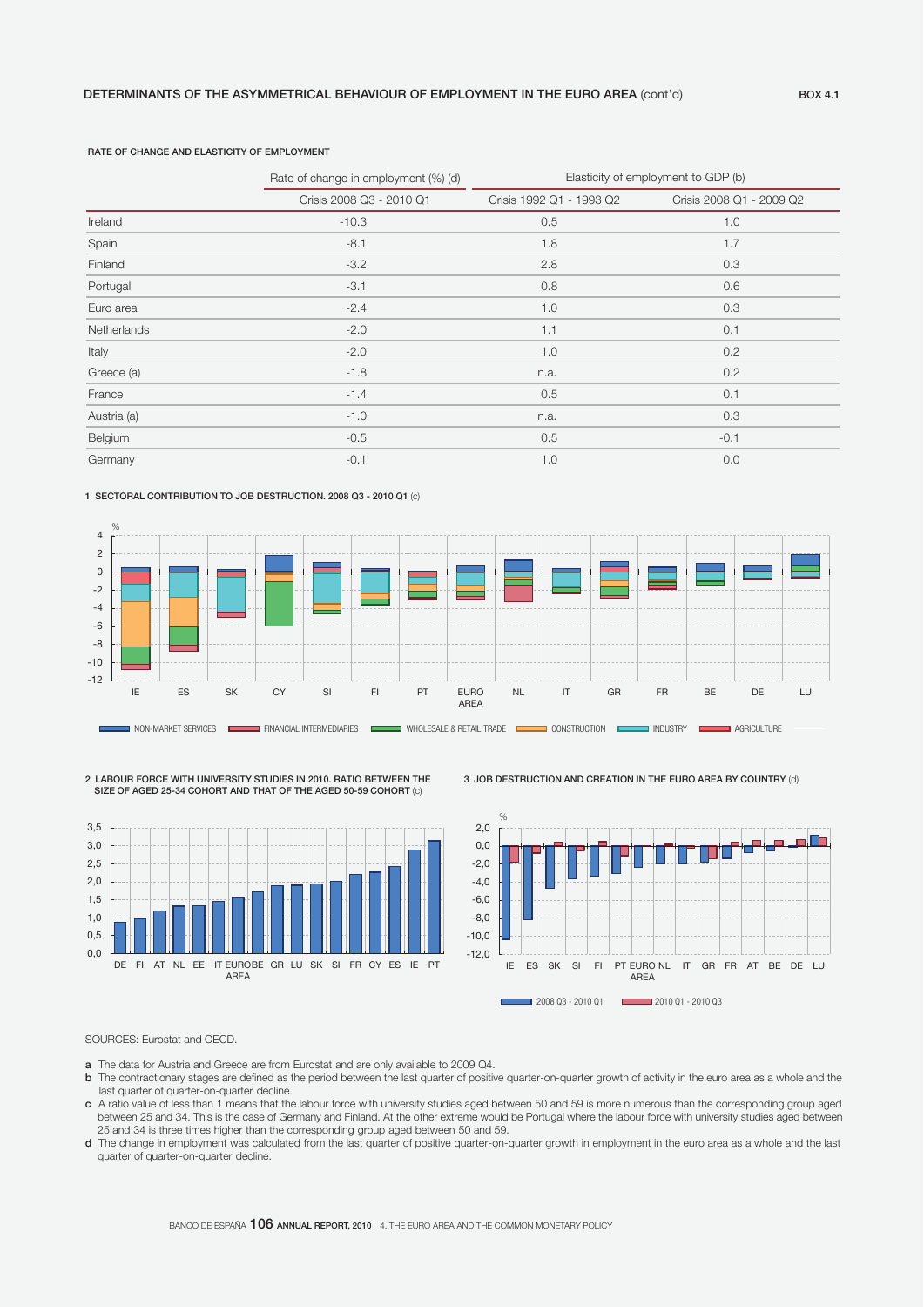### PRIVATE SECTOR FINANCING CHART 4.5



**a** Indicator = % of institutions that have considerably tightened standards x 1 + % of insitutitons that have tightened standards to some extent x 1/2 - % of

institutions that have eased standards to some extent x 1/2 - % of institutions that have considerably eased conditions x 1.

#### FINANCING OF HOUSEHOLDS

#### FINANCING OF NON-FINANCIAL CORPORATIONS Contributions to year-on-year growth

The growth in loans to the private sector was contained

SOURCE: ECB.

## 3 The role of demandside policies: reaction and limitations

The expansionary capacity of demand-side policies was becoming exhausted. Monetary policy maintained its expansionary stance and a broad range of nonstandard measures

goods) held at low levels, owing to the persistence of a high degree of economic slack in the area and wage moderation, which have offset the increases in indirect taxes and the recovery in profit margins that followed their sharp fall during the recession.

Against this background, and with some differences across countries, loans to households and non-financial corporations displayed a mild tendency to recover, which has continued in 2011, while the credit standards for the approval of loans maintained the restrictiveness built up in the past (see Chart 4.5). This increase in financing, along with the weakness of income in these sectors, caused the household debt ratio to rise slightly, while that of firms was corrected downward somewhat (see Table 4.1).

During 2010, it became clear that the policies to expand demand deployed with full force to combat the financial crisis in the previous period had reached their limits. Monetary policy remained expansionary, against a background of an absence of medium-term inflationary pressures and slow growth. The ECB's Governing Council kept its key policy rate at 1% until its meeting of 7 April, when it decided to raise it by 25 bp (see Chart 4.6). At the same time, the situation in the markets led the Eurosystem to extend the duration of its full allotment liquidity tenders. The extraordinary six and twelve-month loans that were introduced when tensions on the financial markets were at their highest matured, without the generation of frictions, reducing gross liquidity. Also, the covered bond purchase programme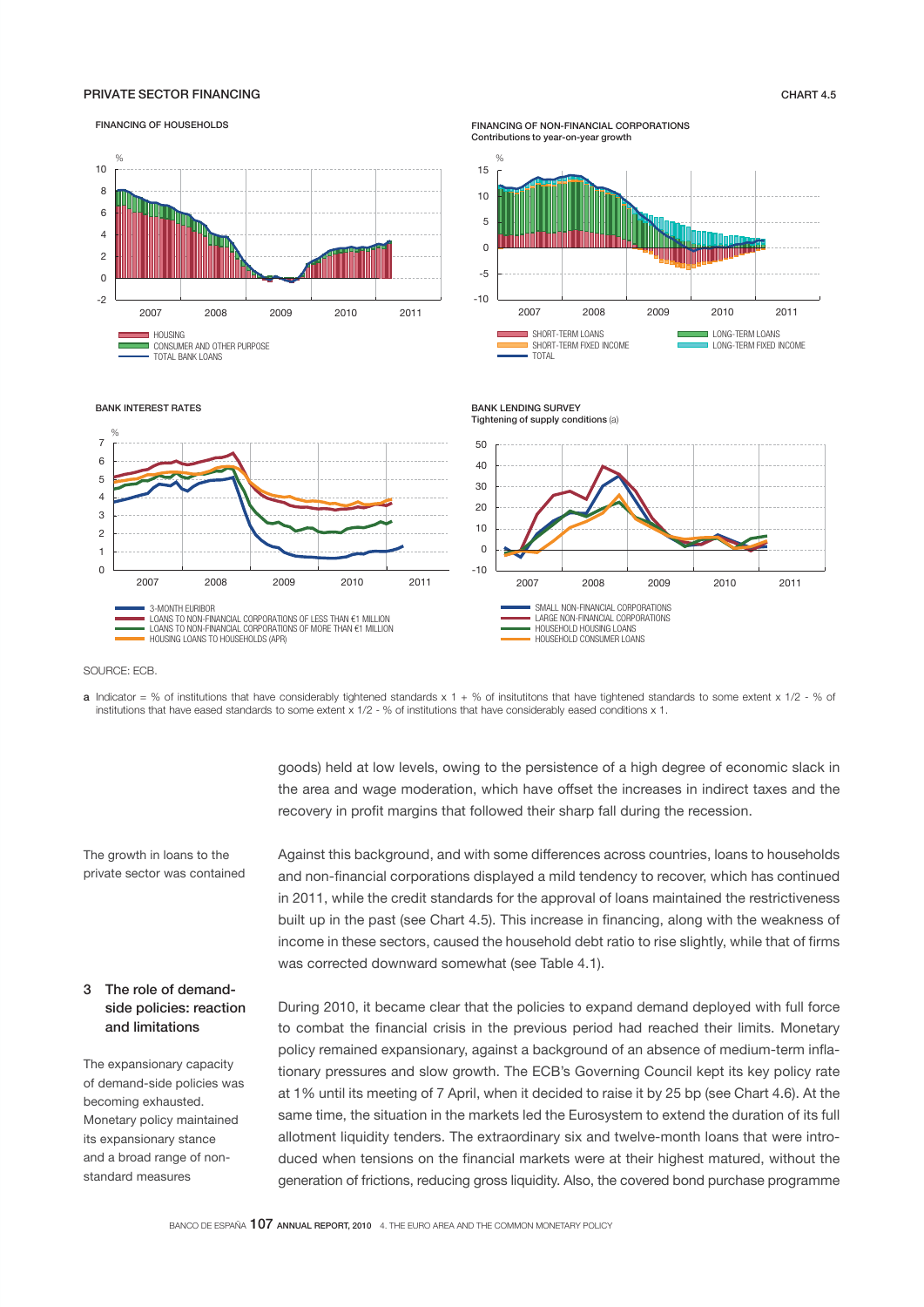# OFFICIAL INTEREST RATES AND EONIA EURO AREA MONETARY POLICY CHART 4.6



LIQUIDITY SUPPLIED BY THE EUROSYSTEM AND THE SECURITIES MARKETS **PROGRAMMES** 



SOURCE: ECB.

came to an end in June following the staggered purchase of €60 billion. This measure had been established in 2009 to mitigate the distortions generated by the crisis in this market segment and so avoid repercussions for the flow of bank credit and the interest rates charged for such credit. Similarly, the heightened tensions in certain public debt markets and their negative impact on the transmission mechanism led to the establishment of the Securities Markets Programme in May 2010, which concentrated on the sterilised purchase of government bonds in the secondary markets of the countries most affected. During the first few months of this programme the purchases amounted to €60 billion. Subsequently, more purchases were made for smaller amounts, and the total portfolio acquired had risen to somewhat more than €76 billion by the end of April.

Fiscal policy contributed to the recovery, but began to change direction towards fiscal consolidation...

... a change that was speeded up by the sovereign debt crisis, which forced some economies to bring forward their fiscal consolidation plans In 2010 in the euro area as a whole, fiscal policy continued to make a decisive contribution to the recovery in economic activity, through the operation of automatic stabilisers and support to the banking system. However, after the first few months of the year the discretionary measures to stimulate demand and support the labour market that had been deployed during 2009 were progressively phased out and the excessive deficit situation in most of the euro area countries forced them to draw up medium-term fiscal consolidation plans, against a background in which the economic recovery began to firm. This change of direction in fiscal policy meant that the euro area deficit remained practically unchanged from the previous year, at 6% of GDP, although this represents a deterioration of almost 6 percentage points (pp) from 2007. The cyclically adjusted deficit barely rose, as compared with an increase of 1.8 pp in 2009 (see Chart 4.7). The debt ratio for the euro area as a whole reached 85.4% of GDP, historically a very high level.

The tensions in the sovereign debt markets in April and May focused attention on the risks inherent in a situation of widespread excessive deficits and forced decisive and relatively rapid corrective measures to be taken to allay investors' doubts regarding the sustainability of public finances. The sovereign debt crisis thus led not only to the need to abandon the expansionary stance with which fiscal policy had responded in Europe to the first effects of the international financial crisis, but also to some urgency to turn it around so as to reduce long-term interest rates (by reducing the risk premium), giving space to private spending to recover momentum and contribute to a revival in activity. The first economy to step up its efforts was Greece, in return for the concession of financial assistance. Following the extraordinary meeting of the Ecofin Council at the beginning of May, Spain introduced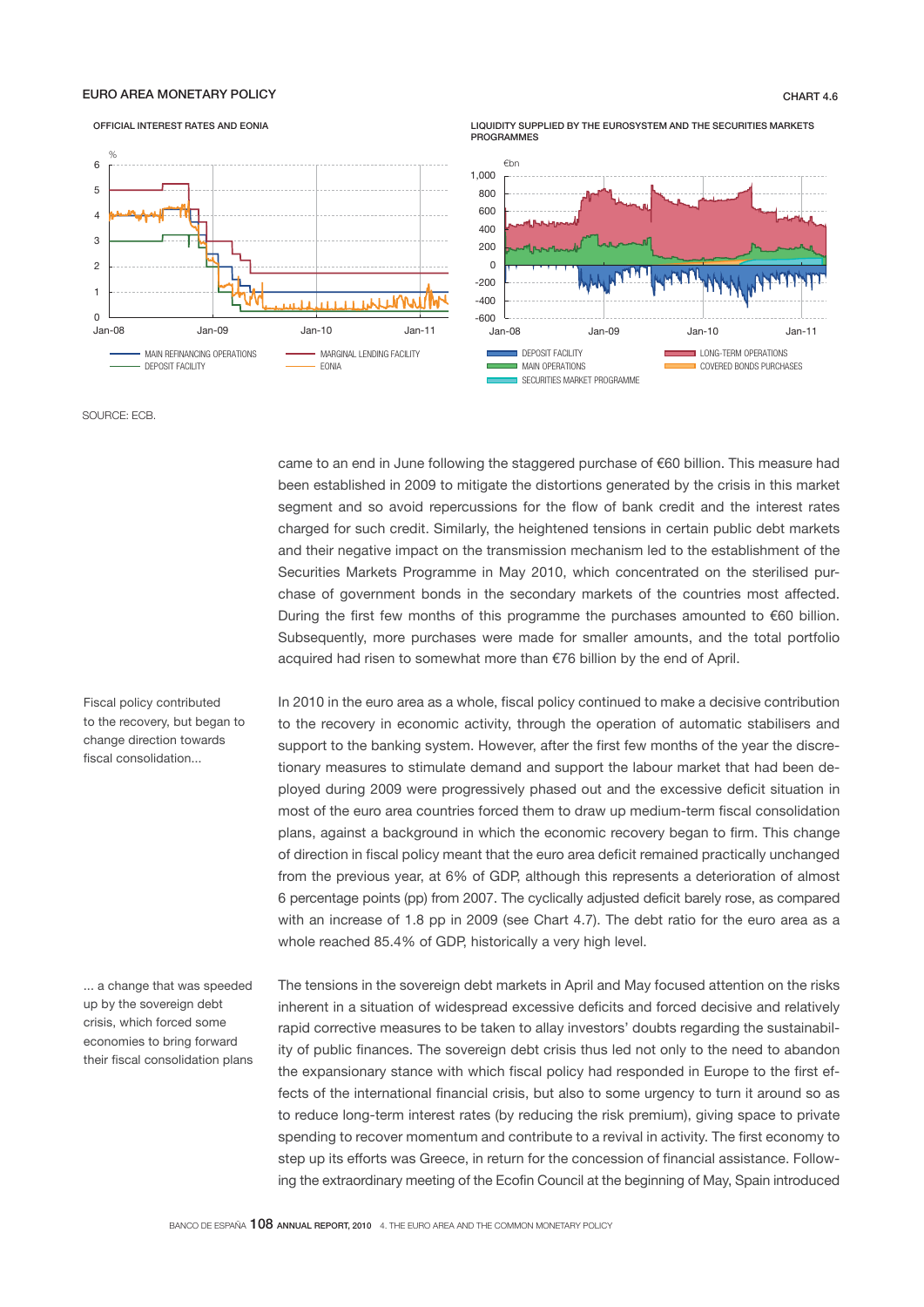## EURO AREA: FISCAL POLICY CHART 4.7

BUDGET BALANCES (a)



FORECAST VARIATION IN BUDGET BALANCE (b)



#### BUDGET BALANCE IN 2010







SOURCE: European Commission, Stability and Convergence Programmes.

a EC forecast for 2011.

**b** Stability programmes prepared in 2010.

consolidation measures to supplement those envisaged in its stability programmes and brought forward some of those planned for 2011. In the final quarter of the year it was Ireland that, after recognising a deficit of close to 30% of GDP in 2010, largely linked to the cost of the bank rescue operations, had to draw up a fiscal consolidation plan. Portugal also adopted packages of additional measures on various occasions. The other economies designed austerity programs which have generally begun to be applied this year. Under the consolidation plans established, the euro area general government deficit is expected to decline to almost 4% of GDP in 2011, and to below 3% in 2030.

4 European governance review and other economic policy initiatives

The crisis has highlighted structural weaknesses in the institutional architecture of the euro area

The turmoil in the sovereign debt market has highlighted structural weaknesses in the institutional architecture of the monetary union, which were not given sufficient attention during the years of expansion but which now pose an unprecedented challenge to the area's stability. Since the start of Stage Three of EMU, the agreed arrangements for economic governance have been based on the principle of subsidiarity, whereby each state has maintained sovereignty over all economic policy decisions other than those of monetary policy, although they have been subject to coordination mechanisms of varying degrees of strictness, designed to reduce the negative externalities that measures introduced in one economy may have on the other countries in the area. In the case of fiscal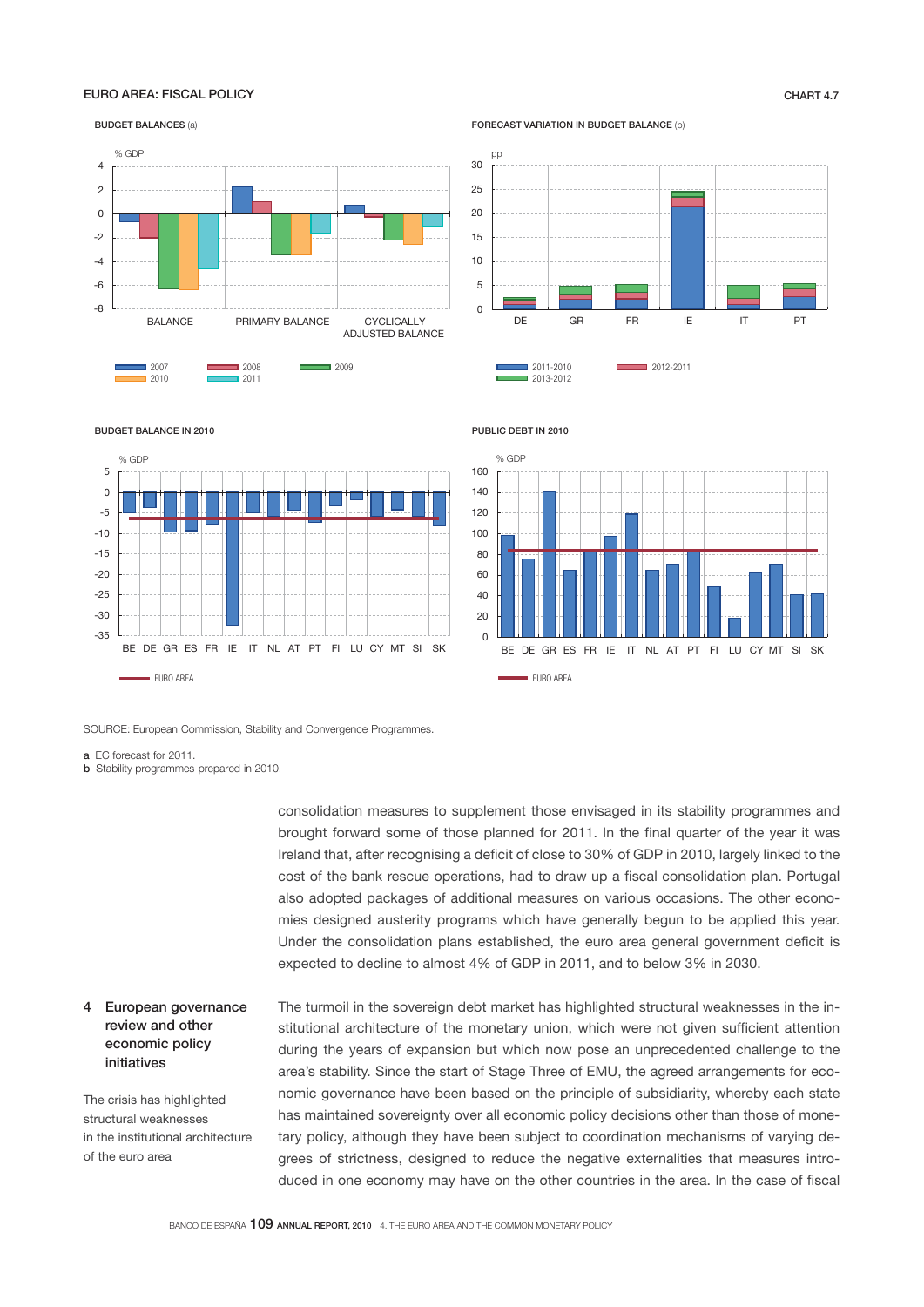policy, the Stability and Growth Pact was established to maintain budget discipline, while macroeconomic and structural policies were subject to laxer peer review-based coordination mechanisms. This framework has proved insufficient to achieve the degree of economic policy consistency necessary in a monetary union. On one hand, the SGP was not capable of promoting sustained fiscal consolidation during the expansionary phase, to give countries sufficient leeway to confront the downturn. The degree of discretion existing in the application of this procedure allowed many EU countries to fail to comply with the established deficit and debt thresholds repeatedly, without any effective mechanism being put in place to resolve the situation (sanctions or some other type of incentive). In many economies high levels of private indebtedness, substantial competitiveness losses and weaknesses in banking systems built up, which were not given due attention. Nor were there instruments available to channel financial support rapidly and transparently to those countries that might need it as part of an orderly crisis management process. As a backdrop to all this, an unprecedented degree of trade and financial integration significantly increased the speed and force with which difficulties are transmitted from one economy to another.

The European institutions and governments decided to undertake a far-reaching review of this governance regime to correct the problems detected and to avoid similar situations occurring in future. The "Special Van Rompuy Group" was set up for this purpose in spring 2010, with the mandate of studying how to make the architecture of the euro area more solid. The EU, ECB and all the EU Member States participated in this working group. The review of the institutional framework undertaken as a result of the group's conclusions focuses on three fundamental areas: strengthening the SGP to increase fiscal discipline, improved supervision of macroeconomic imbalances and the creation of a permanent crisis-management mechanism. Although there are still aspects that may be changed during the process of approval by the European Parliament, which should be concluded in June 2011, the fundamental elements are already well defined. A three-pronged governance reform process is under way

The strengthening of fiscal discipline through reform of the SGP

In the fiscal sphere, the reform assigns greater importance to the public debt criterion, as originally envisaged by the SGP. First, a more rapid adjustment path towards medium-term objectives is proposed for countries with a level of debt of over 60% of GDP and, second, when this threshold is exceeded an excessive deficit procedure (EDP) will be opened or, if one has already been opened, will not be closed, even if the deficit is below 3% of GDP, as long as the debt-to-GDP ratio is not being reduced satisfactorily. Moreover, the incentives for governments to achieve a greater degree of compliance are strengthened, with the introduction of a broader, more transparent system of sanctions, to be activated at an earlier stage. It is also intended to make the application of these sanctions more automatic through the reverse voting procedure, which involves automatic approval of the Commission's proposals, unless they are rejected in time by a qualified majority of the governments. In addition, reform of the national fiscal frameworks is proposed, including the need for the accounts, statistics and forecasting practices to be adapted to EU rules, the adoption of multi-year fiscal planning to guarantee the medium-term objectives agreed, the establishment of rules limiting the expansion of public spending and indebtedness, and the creation of independent fiscal councils to supervise the design and execution of budgetary policy.

A new procedure for the surveillance and correction of macroeconomic imbalances is introduced

The reform introduces a new framework for the prevention and correction of excessive macroeconomic imbalances, including an early warning mechanism to prevent such imbalances from jeopardising financial stability in the euro area. On its preventive side, this new mechanism will seek to identify the countries with a potential risk of "excessive imbal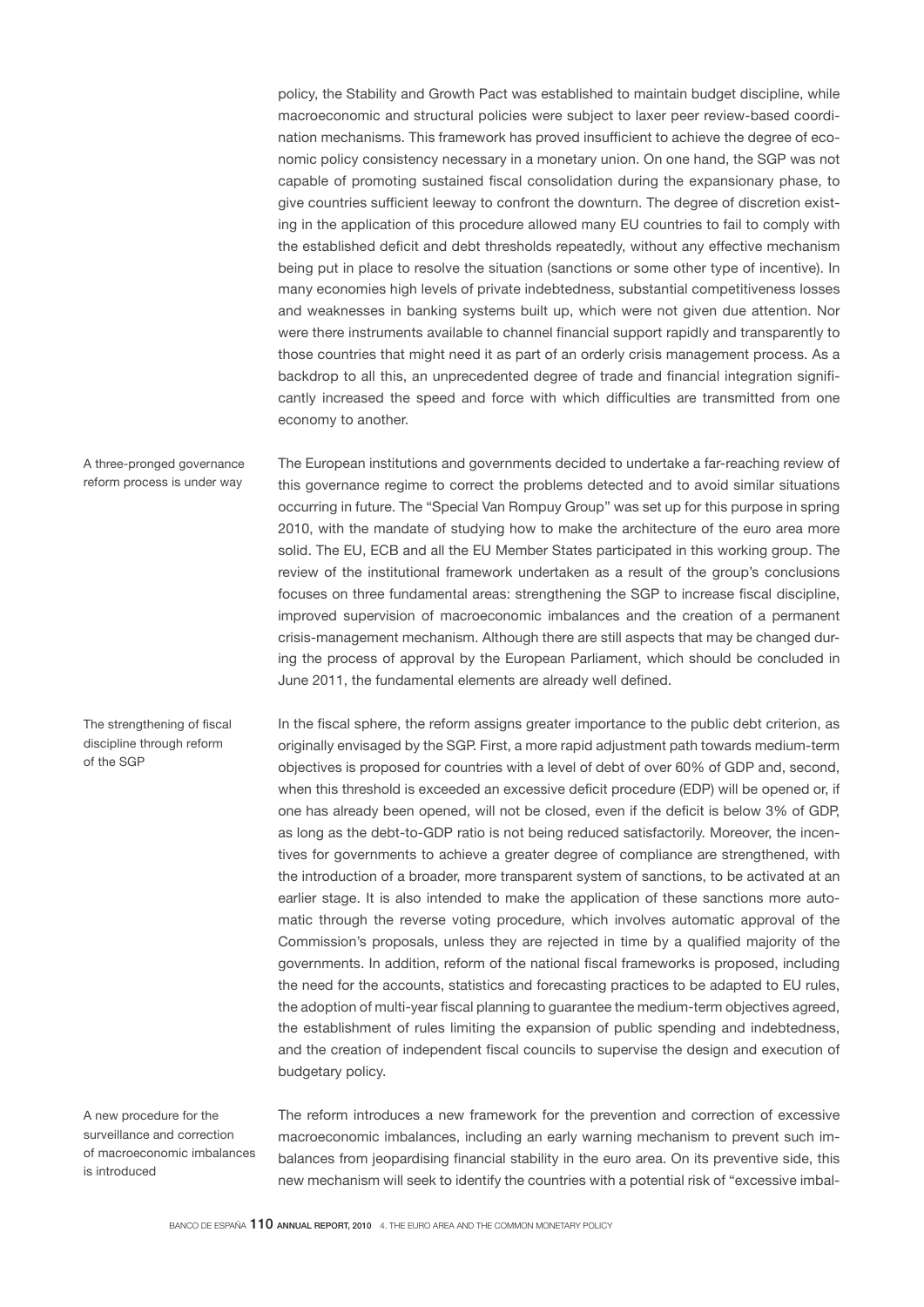ance", using a set of economic indicators complemented by expert analysis. The excessive imbalance procedure will be initiated once it is considered that said imbalance reaches an excessive scale. It will recommend the adoption of a series of corrective measures over a specific period for the country in question, and it might conclude with sanctions if the recommendations are repeatedly not fulfilled.

The strengthening of the fiscal and macroeconomic surveillance instruments will minimise the possibility of vulnerabilities arising in the future that may jeopardise euro area stability. However, it is not reasonable to believe that this or any other framework might be capable of obviating that probability. The third pillar of the reform, therefore, resides on the setting up of a permanent crisis-management mechanism, the European Stability Mechanism (ESM), which will come into force in mid-2013, replacing the EFSF. To do this, article 136 of the EU Treaty has had to be amended, leaving the no bail-out clause in article 125 intact. This mechanism has an effective lending capacity of €500 billion, and it is intended to provide funds to solvent economies facing liquidity problems, under strict conditionality and at non-concessional interest rates. The financial assistance will normally take the form of loans and, in exceptional cases, of debt purchases on the primary market, without therefore attaining the operational flexibility that the Eurosystem had proposed. In exceptional cases of insolvency, the mechanism will provide for an orderly restructuring of debt, which will be tackled on a case-by-case basis through negotiation with private creditors.

To provide for better coordination of the various economic policy decisions under this new framework, it was agreed to set up the European Semester. This will take place during the first six months of each year and will conclude with the formulation of specific fiscal, macroeconomic and structural recommendations for each country. In January this year, the EC presented its *Annual Report on Growth*, which contains a roadmap for the euro area-wide economic policy that the different governments should take into consideration when setting out their respective Stability Programmes and their National Reform Plans. Also integrated into this new instrument is the revision of the preliminary structural reforms under the Europe 2020 strategy, approved in spring 2010 and whose main objectives are the increase in employment rates and social cohesion, the promotion of innovation (where hardly any improvements have been observed since the Lisbon strategy was set in place), the use of renewable energies and energy efficiency, the reduction in the early school leavers rate and an increase in the proportion of the population completing higher studies. The aim is to re-launch growth-boosting policies that lessen the impact the crisis may have exerted on potential GDP and that prevent the re-emergence of imbalances.

Significant among the recommendations in the aforementioned report is, in the fiscal area, the advisability of pursuing the ongoing reform of pensions systems which many euro area economies have tackled in recent years, adapting benefits to the changes in life expectancy and in the population pyramid, while encouraging people to work to a later age. Emphasis is also placed on the need for national fiscal frameworks and institutions to include rules restricting public spending and debt levels, in line with SGP commitments.

For progress in correcting macroeconomic imbalances, the economies that have built up losses on competitiveness should revise their collective bargaining arrangements so as to attain greater consistency between wage increases and changes in productivity. The countries with persistent current-account surpluses should analyse the causes that check the buoyancy of their demand. It is also considered important to boost the potential of the single market by means of the full transposition of the Services Directive in all the Member

And a permanent crisismanagement and resolution mechanism is created, the European Stability Mechanism

January 2011 saw the start of the European Semester, for the coordination of different economic policies

Priority is given to the reform of pensions systems and improvements to fiscal institutions...

... and to the revision of collective bargaining arrangements in some countries, the full transposition of the Services Directive and improvements in active employment policies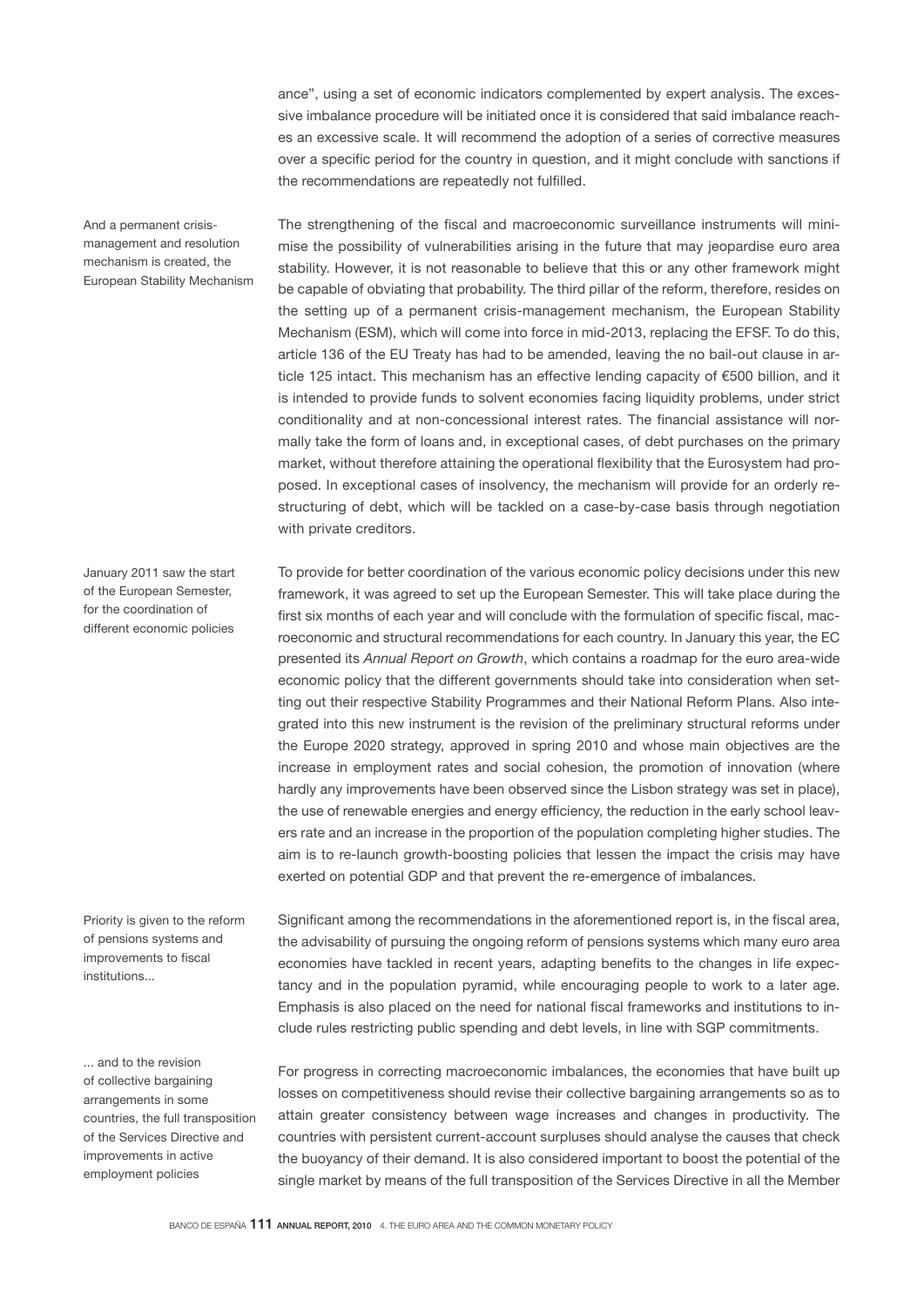States, the liberalisation of professional services and the development of instruments to attract private capital to finance growth, such as private equity funds. And, finally, it is recommended that social security contributions be reduced, setting this off by bolstering other taxes, that employment contracts be made more flexible and that disincentives to a second member of a family unit joining the labour market, which are present in some income tax systems, be eliminated.

The heads of state and government signed the Euro Plus Pact

The European Systemic Risk Board will be responsible for macroprudential supervision in the EU

While all the foregoing measures involve a substantial improvement to the European governance framework, the final results will obviously continue to depend largely on governments' readiness to meet the commitments undertaken. To reinforce this commitment, the euro area heads of state and government signed the Euro Plus Pact in March 2011 with the aim of fostering competitiveness and employment, contributing to the sustainability of public finances and reinforcing financial stability. The priorities and measures considered in the Pact largely coincide with those in the EC's *Annual Growth Report* under the aforementioned procedures and instruments for the oversight of compliance therewith. But the Pact raises governments' commitment to the maximum political level.

Finally, in the financial field, the crisis has also highlighted the shortcomings of a regulatory framework based exclusively on the prudential supervision of individual institutions, one that is insufficient to appreciate in full the complex interrelatedness of financial assets and intermediaries that ultimately give rise to systemic risks. These considerations have led to the definition of a new, specific economic policy area, namely macroprudential policy. This area has an eminently pre-emptive gearing and has the dual aim of making the financial system as a whole more resilient to shocks and minimising the impact on the real economy in instances of crisis. The pursuit of macroprudential policy is being addressed through numerous national and international initiatives. In the European Union, this task has been assumed by the European Systemic Risk Board (ESRB), which has been fully operational since January 2011. This body is part of the European Financial Supervision System, which incorporates three new European supervisory authorities entrusted with microprudential duties. The ESRB, in which the ECB and the ESCB central banks participate, will oversee the European financial system as a whole. It will be tasked with identifying systemic vulnerabilities and with issuing non-binding warnings and recommendations, so that corrective measures may be adopted.

## 5 Outlook and challenges

The speed of exit from the crisis will depend on the measures adopted

The economies that built up the biggest imbalances will have to correct them in an environment of weak growth The projections available generally suggest that the pick-up in activity will continue to firm this year and next, albeit at a slower pace and in an environment still shrouded in uncertainty, which poses highly complex risks on both the domestic and European fronts.

In the domestic policy sphere, several economies have to readjust spending in a way that will enable their public and private debt levels to become more sustainable. And, at the same time, they must restore lost competitiveness through productivity gains and wage containment. Strict compliance with fiscal consolidation commitments, which is a prerequisite for the area as a whole, poses a challenge which is all the greater the lesser the growth prospects for each country. In this connection, it is also essential to see through far-reaching structural reforms which, in addition to bringing adjustments about, increase growth potential, prevent the crisis from exerting a durable impact on labour markets and enhance the capacity to export to markets where the competitive pressures from the emerging economies are increasingly more demanding.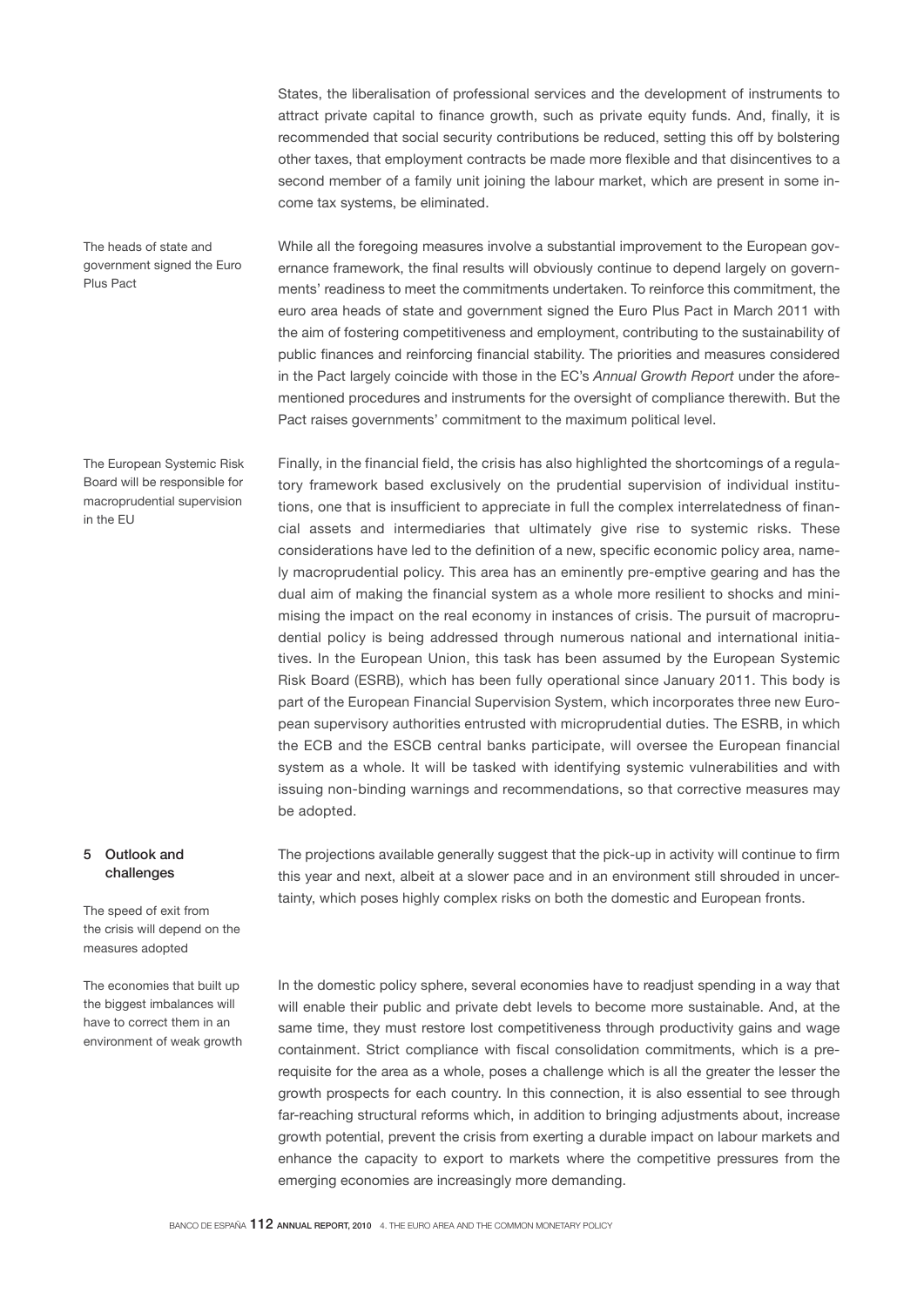In recent months euro area inflation has risen notably due largely to dearer commodity prices in international markets and to the increase in certain indirect taxes as a result of fiscal consolidation efforts. In particular, according to an accounting breakdown of the year-on-year growth of the HICP, it is estimated that the direct impact of these components' behaviour would explain around 60% of the increase in the inflation rate between February 2010 and February 2011 (see Panel 1). On the basis of historical evidence, these factors could generate indirectly upward pressures on prices. For instance, certain estimates indicate that a permanent increase of 10% in oil prices would represent, after three years, an average increase in the euro area HICP of 0.5 pp. 0.1 pp would be due to price rises in goods which use any of the dearer inputs and another 0.1 pp would be as a result of the secondround effects arising when the revision of inflation expectations prompts agents to demand increases in wages and margins.<sup>1</sup> However, according to economic theory, inflation depends positively on future inflation expectations but also negatively on the level of eco-

1 CONTRIBUTION OF ENERGY AND INDIRECT TAXES TO THE YEAR-ON-YEAR RATE OF CHANGE IN HICP



nomic slack and, consequently, these indirect effects could have a more limited impact in a situation such as the present one.

The most recent empirical studies which approximate the level of slack using the output gap or the distance between recorded and potential growth have shown that, in practice, it is difficult to find a stable relationship between these three variables. This can be attributed basically to three factors. Firstly, potential growth is measured with a high level of imprecision. Accordingly, Panel 2 shows that, at a time of great uncertainty such as at present, the discrepancies between international organisations' forecasts about the level of economic slack in the euro area for the period 2010-2012 may be high. In any event, all the estimates agree that the level of euro area activity is clearly below its potential and will remain so for the next two years. This is confirmed by the behaviour of the indicator of production capacity utilisation and of several measures of slack in the labour market.

Secondly, it is difficult to estimate which part of the temporary price variations ultimately feed through to households' and firms' inflation expectations. Accordingly, Panel 3 shows that, although

#### 2 ESTIMATES OF THE OUTPUT GAP



#### 3 HICP: SHORT AND LONG-TERM FORECASTS (b) 4 RATE OF CHANGE IN THE PRIVATE CONSUMPTION DEFLATOR

|                              | 2011 | 2012 | Long term |
|------------------------------|------|------|-----------|
| Consensus (July 2010)        | 1.5  | 1.5  | 1.9       |
| Consensus (October 2010)     | 1.6  | 1.5  | 2.1       |
| Consensus (March 2011)       | 2.3  | 1.8  | 2.1       |
| Eurobarometer (July 2010)    | 1.5  | 1.6  | 1.9       |
| Eurobarometer (October 2010) | 14   | 17   | 1.9       |
| Eurobarometer (March 2011)   | 22   | 1.8  | 2 O       |

|                              |      |      |           |                                 |        |        | 2010   |        |                |        |
|------------------------------|------|------|-----------|---------------------------------|--------|--------|--------|--------|----------------|--------|
|                              | 2011 | 2012 | Long term |                                 | 2009   | 2010   | Q1     | Q2     | Q <sub>3</sub> | Q4     |
| Consensus (July 2010)        | 1.5  | 1.5  | 1.9       | Rest of the world (c)           | $-0.5$ | $-0.1$ | $-0.6$ | 0.1    | 0.1            | 0.0    |
| Consensus (October 2010)     | 1.6  | 1.5  | 2.1       | Oil prices                      | $-0.2$ | 0.4    | 1.0    | 0.3    | 0.2            | 0.3    |
| Consensus (March 2011)       | 2.3  | 1.8  | 2.1       | <b>Financial factors</b>        | 0.3    | 0.2    | 0.3    | 0.3    | 0.0            | 0.1    |
| Eurobarometer (July 2010)    | 1.5  | 1.6  | 1.9       | Wages and prices                | 0.1    | 0.1    | 0.2    | 0.1    | 0.1            | 0.0    |
| Eurobarometer (October 2010) | 1.4  | 1.7  | 1.9       | Private demand                  | 0.0    | $-0.1$ | $-0.1$ | $-0.1$ | $-0.1$         | 0.0    |
| Eurobarometer (March 2011)   | 2.2  | 1.8  | 2.0       | Government demand               | 0.2    | $-0.1$ | 0.0    | $-0.1$ | $-0.1$         | $-0.1$ |
|                              |      |      |           | Productivity                    | $-0.1$ | 0.1    | 0.1    | 0.0    | 0.1            | 0.0    |
|                              |      |      |           | Private consumption<br>deflator | $-0.4$ | 0.5    | 0.9    | 0.7    | 0.3            | 0.2    |

a

SOURCES: EUROSTAT and Banco de España.

a Production capacity utilisation.

b The *Consensus* of July 2010 did not include forecasts for the long term or for 2012 and, consequently, the forecasts published in April 2010 were used. The *Consensus* of March 2011 did not include long-term forecasts and, consequently, those published in October 2010 were used. The Eurobarometer of March 2011 did not include long-term forecasts and, consequently, those published in January 2011 were used.

c The rest of the world includes global demand, world prices and the world interest rate.

<sup>1</sup> See Strauch et al. (2010), *Energy Markets and the Euro Area Macroeconomy,* Occasional Paper no. 113, European Central Bank.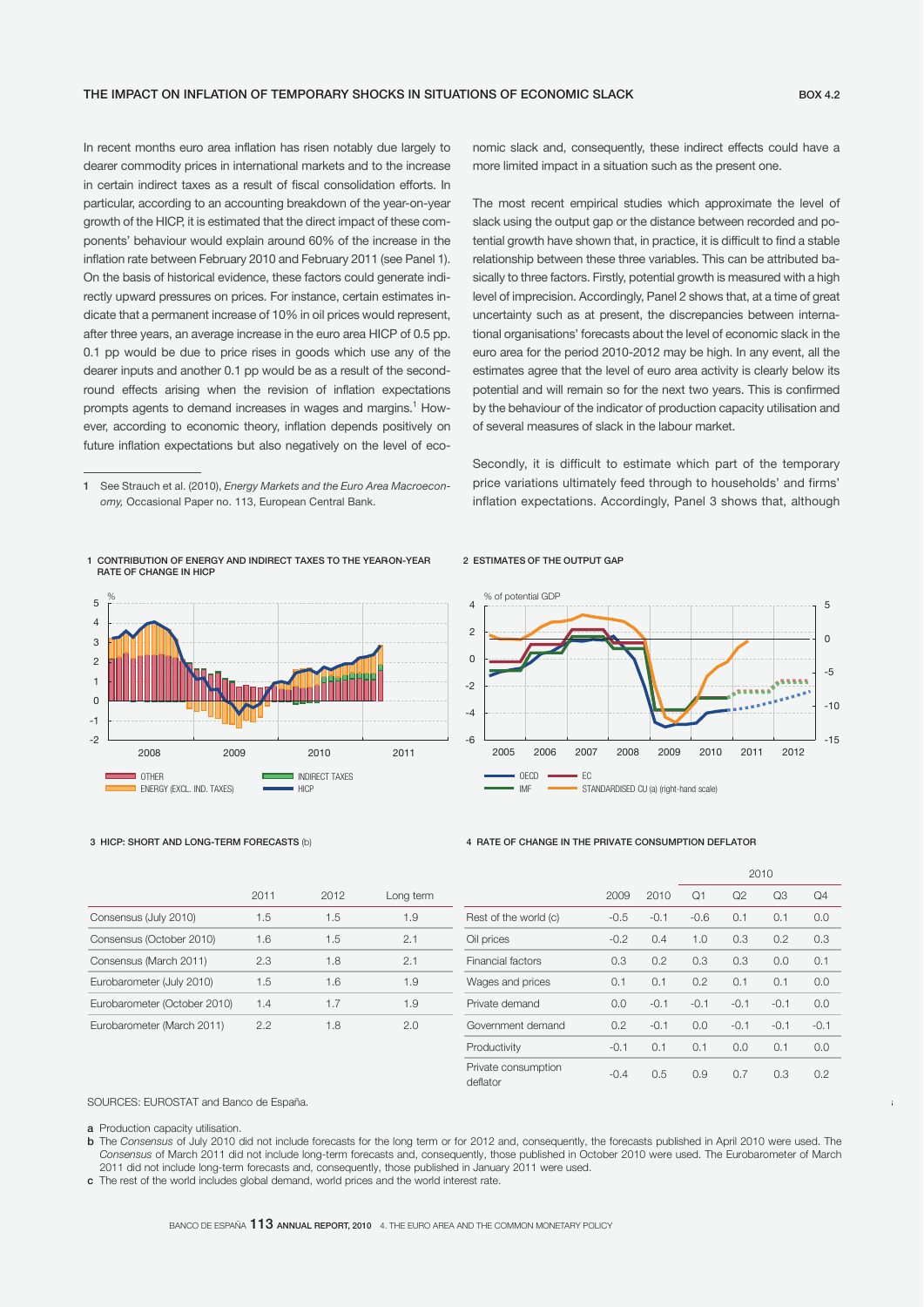inflation forecasts for 2011 have been revised upwards due to the recent rises in oil prices, both the forecasts for 2012 and the longterm inflation expectations remain stable at approximately 2%.

Finally, it should be noted that the degree of correlation between inflation and the output gap depends on the nature of the shocks affecting the economy. In particular, shocks which raise production costs, as is the case of oil prices, tend to reduce current and potential output to a similar extent and, consequently, the increase in prices is not accompanied by significant variations in the output gap.

In this connection, according to the Banco de España's BEMOD model,<sup>2</sup> which distinguishes between different types of shocks,

the rise in oil prices explains a very significant part of the increase in European inflation (approximated in this case by the private consumption deflator) during the second half of 2010 (see Panel 4). Similarly, in the first three quarters of the year wages have grown slightly higher than would be suggested by their determinants, compared with the moderation seen in the first decade of this century. By contrast, the fiscal consolidation plans and timid recovery of private demand are helping to contain price rises, which suggests that the output gap remains negative. Finally, accommodative monetary policy contributed to the recovery during 2010 and to containing deflationary pressures. Thus, supply shocks seem to explain a relevant portion of the increase in inflation in a situation of relative production slack.

Consequently, the final effects on inflation of the current rise in prices, which is closely linked to the increase in oil prices, will depend crucially on the capacity of economic policy to keep inflation expectations anchored.

Diligently addressing the restructuring of the banking sector will allow financial stability to be preserved

The possibilities of growth spreading throughout the euro area also depend on the ongoing European banking system restructuring, downsizing and recapitalisation processes being satisfactorily concluded. Preserving financial stability will help break the vicious circles in which risks to economic growth, fiscal imbalances and bank funding difficulties all combine, impairing agents' confidence and translating into unwished-for tightening of financing conditions.

Monetary policy faces a complex scenario of slow economic recovery and latent tensions in debt markets

Reform of the institutional framework should be ambitious and should not disregard the challenges arising from the singular situation besetting Greece In the European arena, monetary policy also faces a complex horizon in which it will have to progressively adapt its current accommodative stance to the present cyclical upturn in the area as a whole, ensuring inflation expectations are anchored so as to prevent the recent tensions stemming from dearer commodities and food from causing second-round effects on wages (see Box 4.2). Further, the ongoing withdrawal of the unconventional measures that were introduced at the most critical junctures of the financial crisis must be finalised, as retaining them longer than necessary might impair their effectiveness and detract from the central bank's credibility, give rise to distortions in relative asset prices and delay reforms in the banking sector. Such a task, however, will call for careful timing of decisions, so as to prevent tensions arising on markets where the situation is still one of relative fragility.

The level of financial integration and economic interdependence attained in the euro area means a high degree of ambition must be maintained in the process of revision of European governance. Along these lines, the Eurosystem has called for the inclusion of more demanding criteria for the correction of imbalances and - especially in the fiscal area – greater automaticity for supervision and sanctioning procedures so as to make them less vulnerable to the willingness of national governments to comply with the commitments they have undertaken. It is also essential that the various mechanisms established by euro area governments to preserve financial stability across the area should have sufficient resources and the appropriate instruments to effectively perform their functions. Finally, it

<sup>2</sup> See J. Andrés, P. Burriel and Á. Estrada (2006), *Bemod: a DSGE model for the Spanish economy and the rest of the euro area,* Working Paper no. 0631, Banco de España, and J. Andrés, S. Hurtado, E. Ortega and C. Thomas (2010), "Spain in the euro: a General Equilibrium Analysis", *SERIEs Journal of the Spanish Economic Association,* Vol. 1, pp. 1 and 2.